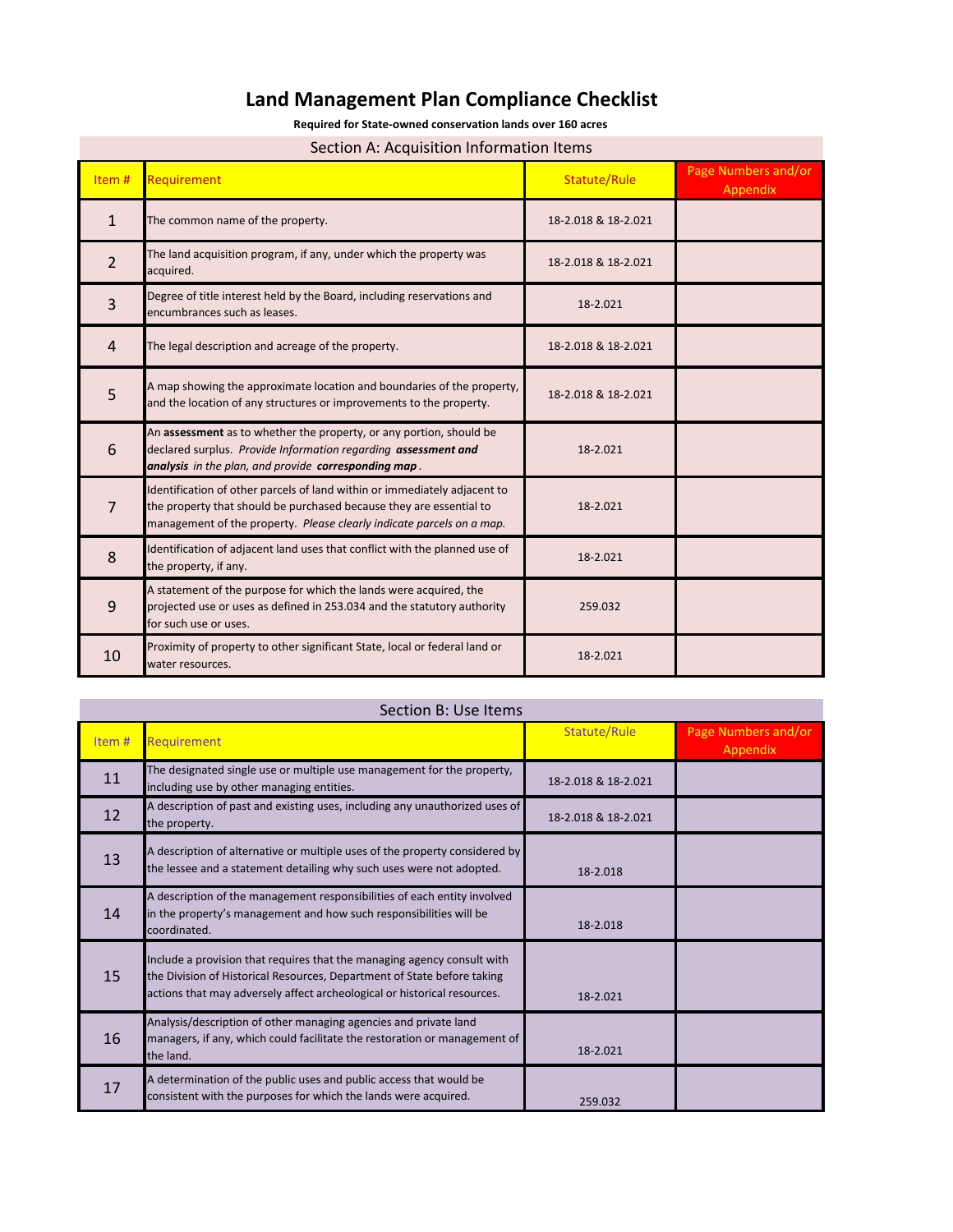| 18 | A finding regarding whether each planned use complies with the 1981<br>State Lands Management Plan, particularly whether such uses represent<br>'balanced public utilization," specific agency statutory authority and any<br>other legislative or executive directives that constrain the use of such<br>property.                                                                                                                                                                                                                                                                                                                            | 18-2.021               |  |
|----|------------------------------------------------------------------------------------------------------------------------------------------------------------------------------------------------------------------------------------------------------------------------------------------------------------------------------------------------------------------------------------------------------------------------------------------------------------------------------------------------------------------------------------------------------------------------------------------------------------------------------------------------|------------------------|--|
| 19 | Letter of compliance from the local government stating that the LMP is in<br>compliance with the Local Government Comprehensive Plan.                                                                                                                                                                                                                                                                                                                                                                                                                                                                                                          | <b>BOT requirement</b> |  |
| 20 | An assessment of the impact of planned uses on the renewable and non-<br>renewable resources of the property, including soil and water resources,<br>and a detailed description of the specific actions that will be taken to<br>protect, enhance and conserve these resources and to<br>compensate/mitigate damage caused by such uses, including a<br>description of how the manager plans to control and prevent soil erosion<br>and soil or water contamination.                                                                                                                                                                           | 18-2.018 & 18-2.021    |  |
| 21 | *For managed areas larger than 1,000 acres, an analysis of the multiple-<br>use potential of the property which shall include the potential of the<br>property to generate revenues to enhance the management of the<br>property provided that no lease, easement, or license for such revenue-<br>generating use shall be entered into if the granting of such lease,<br>easement or license would adversely affect the tax exemption of the<br>interest on any revenue bonds issued to fund the acquisition of the<br>affected lands from gross income for federal income tax purposes,<br>pursuant to Internal Revenue Service regulations. | 18-2.021 & 253.036     |  |
| 22 | If the lead managing agency determines that timber resource<br>management is not in conflict with the primary management objectives of<br>the managed area, a component or section, prepared by a qualified<br>professional forester, that assesses the feasibility of managing timber<br>resources pursuant to section 253.036, F.S.                                                                                                                                                                                                                                                                                                          | 18-021                 |  |
| 23 | A statement regarding incompatible use in reference to Ch. 253.034(10).                                                                                                                                                                                                                                                                                                                                                                                                                                                                                                                                                                        | 253.034(10)            |  |

\*The following taken from 253.034(10) is not a land management plan requirement; however, it should be considered when developing a land management plan: The following additional uses of conservation lands acquired pursuant to the Florida Forever program and other state-funded conservation land purchase programs shall be authorized, upon a finding by the Board of Trustees, if they meet the criteria specified in paragraphs (a)-(e): water resource development projects, water supply development projects, storm-water management projects, linear facilities and sustainable agriculture and forestry. Such additional uses are authorized where: (a) Not inconsistent with the management plan for such lands; (b) Compatible with the natural ecosystem and resource values of such lands; (c) The proposed use is appropriately located on such lands and where due consideration is given to the use of other available lands; (d) The using entity reasonably compensates the titleholder for such use based upon an appropriate measure of value; and (e) The use is consistent with the public interest.

| <b>Section C: Public Involvement Items</b> |                                                                                                                                                                                                                                                                                                                                                       |              |                                 |
|--------------------------------------------|-------------------------------------------------------------------------------------------------------------------------------------------------------------------------------------------------------------------------------------------------------------------------------------------------------------------------------------------------------|--------------|---------------------------------|
| Item $#$                                   | Requirement                                                                                                                                                                                                                                                                                                                                           | Statute/Rule | Page Numbers and/or<br>Appendix |
| 24                                         | A statement concerning the extent of public involvement and local<br>government participation in the development of the plan, if any.                                                                                                                                                                                                                 | 18-2.021     |                                 |
| 25                                         | The management prospectus required pursuant to paragraph (9)(d) shall<br>be available to the public for a period of 30 days prior to the public<br>hearing.                                                                                                                                                                                           | 259.032      |                                 |
| 26                                         | LMPs and LMP updates for parcels over 160 acres shall be developed with<br>input from an advisory group who must conduct at least one public<br>hearing within the county in which the parcel or project is located.<br>Include the advisory group members and their affiliations, as well as the<br>date and location of the advisory group meeting. | 259.032      |                                 |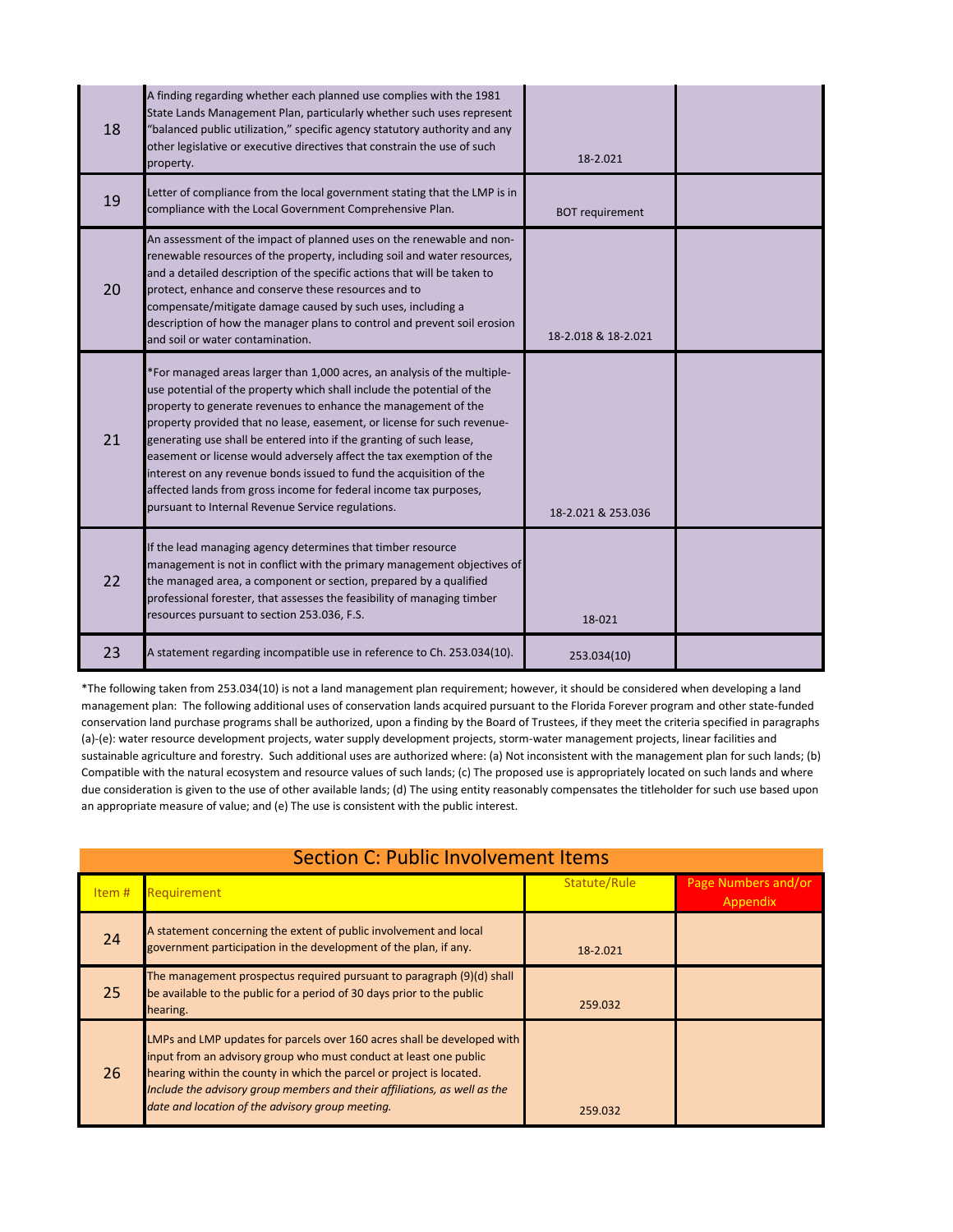| 27 | Summary of comments and concerns expressed by the advisory group for<br>parcels over 160 acres                                                                                                                                                                                                                                                                                                                                                                                                                       | 18-2.021          |  |
|----|----------------------------------------------------------------------------------------------------------------------------------------------------------------------------------------------------------------------------------------------------------------------------------------------------------------------------------------------------------------------------------------------------------------------------------------------------------------------------------------------------------------------|-------------------|--|
| 28 | During plan development, at least one public hearing shall be held in each<br>affected county. Notice of such public hearing shall be posted on the<br>parcel or project designated for management, advertised in a paper of<br>general circulation, and announced at a scheduled meeting of the local<br>governing body before the actual public hearing. Include a copy of each<br>County's advertisements and announcements (meeting minutes will<br>suffice to indicate an announcement) in the management plan. | 253.034 & 259.032 |  |
| 29 | The manager shall consider the findings and recommendations of the land<br>management review team in finalizing the required 10-year update of its<br>management plan. Include manager's replies to the team's findings and<br>recommendations.                                                                                                                                                                                                                                                                      | 259.036           |  |
| 30 | Summary of comments and concerns expressed by the management<br>review team, if required by Section 259.036, F.S.                                                                                                                                                                                                                                                                                                                                                                                                    | 18-2.021          |  |
| 31 | If manager is not in agreement with the management review team's<br>findings and recommendations in finalizing the required 10-year update<br>of its management plan, the managing agency should explain why they<br>disagree with the findings or recommendations.                                                                                                                                                                                                                                                  | 259.036           |  |

| <b>Section D: Natural Resources</b> |                                                                                                                                                                                                                                                                                                                                             |                      |                                 |
|-------------------------------------|---------------------------------------------------------------------------------------------------------------------------------------------------------------------------------------------------------------------------------------------------------------------------------------------------------------------------------------------|----------------------|---------------------------------|
| Item#                               | Requirement                                                                                                                                                                                                                                                                                                                                 | Statute/Rule         | Page Numbers and/or<br>Appendix |
| 32                                  | Location and description of known and reasonably identifiable renewable<br>and non-renewable resources of the property regarding soil types. Use<br>brief descriptions and include USDA maps when available.                                                                                                                                | 18-2.021             |                                 |
| 33                                  | Insert FNAI based natural community maps when available.                                                                                                                                                                                                                                                                                    | <b>ARC</b> consensus |                                 |
| 34                                  | Location and description of known and reasonably identifiable renewable<br>and non-renewable resources of the property regarding outstanding<br>native landscapes containing relatively unaltered flora, fauna and<br>geological conditions.                                                                                                | 18-2.021             |                                 |
| 35                                  | Location and description of known and reasonably identifiable renewable<br>and non-renewable resources of the property regarding unique natural<br>features and/or resources including but not limited to virgin timber<br>stands, scenic vistas, natural rivers and streams, coral reefs, natural<br>springs, caverns and large sinkholes. | 18-2.018 & 18-2.021  |                                 |
| 36                                  | Location and description of known and reasonably identifiable renewable<br>and non-renewable resources of the property regarding beaches and<br>dunes.                                                                                                                                                                                      | 18-2.021             |                                 |
| 37                                  | Location and description of known and reasonably identifiable renewable<br>and non-renewable resources of the property regarding mineral<br>resources, such as oil, gas and phosphate, etc.                                                                                                                                                 | 18-2.018 & 18-2.021  |                                 |
| 38                                  | Location and description of known and reasonably identifiable renewable<br>and non-renewable resources of the property regarding fish and wildlife,<br>both game and non-game, and their habitat.                                                                                                                                           | 18-2.018 & 18-2.021  |                                 |
| 39                                  | Location and description of known and reasonably identifiable renewable<br>and non-renewable resources of the property regarding State and<br>Federally listed endangered or threatened species and their habitat.                                                                                                                          | 18-2.021             |                                 |
| 40                                  | The identification or resources on the property that are listed in the<br>Natural Areas Inventory. Include letter from FNAI or consultant where<br>appropriate.                                                                                                                                                                             | 18-2.021             |                                 |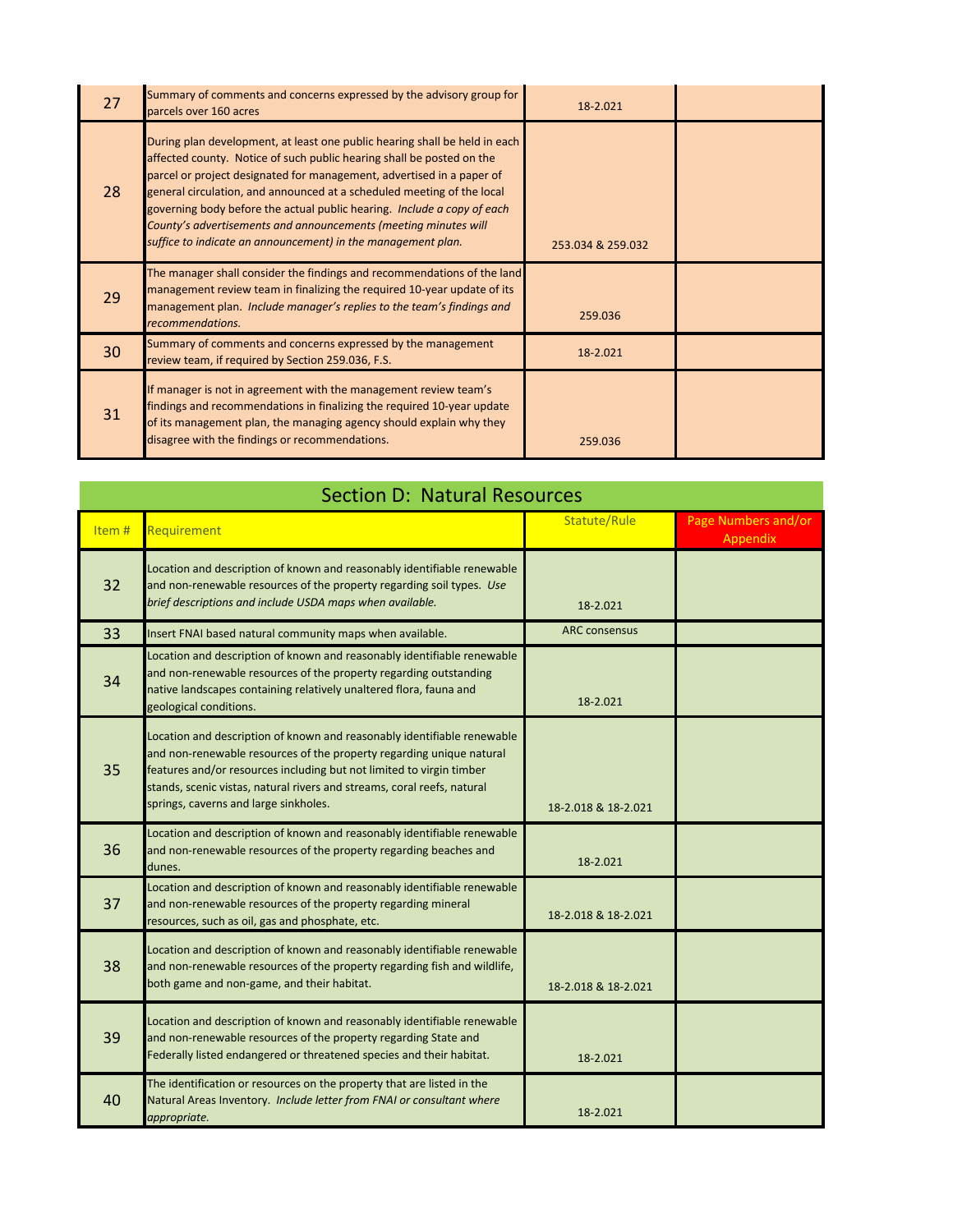| 41        | Specific description of how the managing agency plans to identify, locate,<br>protect and preserve or otherwise use fragile, nonrenewable natural and<br>cultural resources.                                                                                                                                       | 259.032                               |  |
|-----------|--------------------------------------------------------------------------------------------------------------------------------------------------------------------------------------------------------------------------------------------------------------------------------------------------------------------|---------------------------------------|--|
| 42        | <b>Habitat Restoration and Improvement</b>                                                                                                                                                                                                                                                                         | 259.032 & 253.034                     |  |
| $42-A.$   | Describe management needs, problems and a desired outcome and the<br>key management activities necessary to achieve the enhancement,<br>protection and preservation of restored habitats and enhance the natural,<br>historical and archeological resources and their values for which the lands<br>were acquired. | $\downarrow$                          |  |
| $42 - B.$ | Provide a detailed description of both short (2-year planning period) and<br>long-term (10-year planning period) management goals, and a priority<br>schedule based on the purposes for which the lands were acquired and<br>include a timeline for completion.                                                    |                                       |  |
| 42-C.     | The associated measurable objectives to achieve the goals.                                                                                                                                                                                                                                                         |                                       |  |
| $42 - D.$ | The related activities that are to be performed to meet the land<br>management objectives and their associated measures. Include fire<br>management plans - they can be in plan body or an appendix.                                                                                                               |                                       |  |
| $42 - E.$ | A detailed expense and manpower budget in order to provide a<br>management tool that facilitates development of performance measures,<br>including recommendations for cost-effective methods of accomplishing<br>those activities.                                                                                |                                       |  |
| 43        | *** Quantitative data description of the land regarding an inventory of<br>forest and other natural resources and associated acreage. See footnote.                                                                                                                                                                | 253.034                               |  |
| 44        | Sustainable Forest Management, including<br>implementation of prescribed fire management                                                                                                                                                                                                                           |                                       |  |
| 44-A.     | Management needs, problems and a desired outcome (see requirement<br>for #42-A).                                                                                                                                                                                                                                   |                                       |  |
| 44-B.     | Detailed description of both short and long-term management goals (see<br>requirement for #42-B).                                                                                                                                                                                                                  |                                       |  |
| 44-C.     | Measurable objectives (see requirement for #42-C).                                                                                                                                                                                                                                                                 |                                       |  |
| 44-D.     | Related activities (see requirement for #42-D).                                                                                                                                                                                                                                                                    | 18-2.021, 253.034 &                   |  |
| 44-E.     | Budgets (see requirement for #42-E).                                                                                                                                                                                                                                                                               | 259.032 ↓                             |  |
| 45        | Imperiled species, habitat maintenance,<br>enhancement, restoration or population restoration                                                                                                                                                                                                                      | 259.032 & 253.034                     |  |
| 45-A.     | Management needs, problems and a desired outcome (see requirement<br>for # 42-A).                                                                                                                                                                                                                                  | ↓                                     |  |
| 45-B.     | Detailed description of both short and long-term management goals (see<br>requirement for #42-B).                                                                                                                                                                                                                  |                                       |  |
| 45-C.     | Measurable objectives (see requirement for #42-C).                                                                                                                                                                                                                                                                 |                                       |  |
| 45-D.     | Related activities (see requirement for #42-D).                                                                                                                                                                                                                                                                    |                                       |  |
| 45-E.     | Budgets (see requirement for #42-E).                                                                                                                                                                                                                                                                               |                                       |  |
| 46        | *** Quantitative data description of the land regarding an inventory of<br>exotic and invasive plants and associated acreage. See footnote.                                                                                                                                                                        | 253.034                               |  |
| 47        | Place the Arthropod Control Plan in an appendix. If one does not exist,<br>provide a statement as to what arrangement exists between the local<br>mosquito control district and the management unit.                                                                                                               | BOT requirement via lease<br>language |  |
| 48        | Exotic and invasive species maintenance and control                                                                                                                                                                                                                                                                | 259.032 & 253.034                     |  |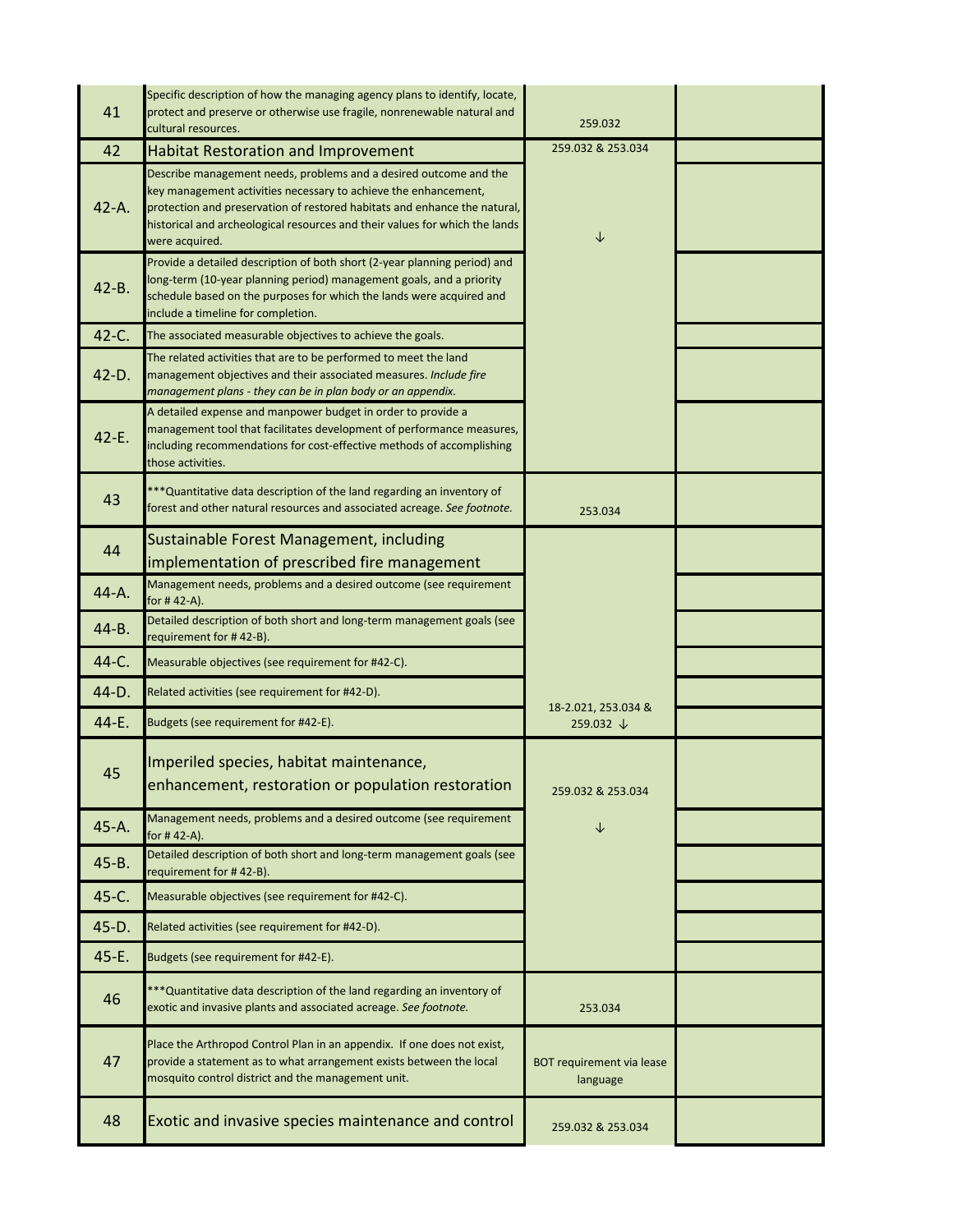| 48-A.      | Management needs, problems and a desired outcome (see requirement<br>for $# 42-A$ ).              | ◡ |  |
|------------|---------------------------------------------------------------------------------------------------|---|--|
| 48-B.      | Detailed description of both short and long-term management goals (see<br>requirement for #42-B). |   |  |
| 48-C.      | Measurable objectives (see requirement for #42-C).                                                |   |  |
| 48-D.      | Related activities (see requirement for #42-D).                                                   |   |  |
| $48 - E$ . | Budgets (see requirement for #42-E).                                                              |   |  |

#### Section E: Water Resources

| Item#     | Requirement                                                                                                                                                                                                                                                                                                                                  | Statute/Rule        | Page Numbers and/or<br>Appendix |
|-----------|----------------------------------------------------------------------------------------------------------------------------------------------------------------------------------------------------------------------------------------------------------------------------------------------------------------------------------------------|---------------------|---------------------------------|
| 49        | A statement as to whether the property is within and/or adjacent to an<br>aquatic preserve or a designated area of critical state concern or an area<br>under study for such designation. If yes, provide a list of the appropriate<br>managing agencies that have been notified of the proposed plan.                                       | 18-2.018 & 18-2.021 |                                 |
| 50        | Location and description of known and reasonably identifiable renewable<br>and non-renewable resources of the property regarding water resources,<br>including water classification for each water body and the identification of<br>any such water body that is designated as an Outstanding Florida Water<br>under Rule 62-302.700, F.A.C. | 18-2.021            |                                 |
| 51        | Location and description of known and reasonably identifiable renewable<br>and non-renewable resources of the property regarding swamps, marshes<br>and other wetlands.                                                                                                                                                                      | 18-2.021            |                                 |
| 52        | *** Quantitative description of the land regarding an inventory of<br>hydrological features and associated acreage. See footnote.                                                                                                                                                                                                            | 253.034             |                                 |
| 53        | <b>Hydrological Preservation and Restoration</b>                                                                                                                                                                                                                                                                                             | 259.032 & 253.034   |                                 |
| 53-A.     | Management needs, problems and a desired outcome (see requirement<br>for #42-A).                                                                                                                                                                                                                                                             | ↓                   |                                 |
| $53 - B.$ | Detailed description of both short and long-term management goals (see<br>requirement for #42-B).                                                                                                                                                                                                                                            |                     |                                 |
| 53-C.     | Measurable objectives (see requirement for #42-C).                                                                                                                                                                                                                                                                                           |                     |                                 |
| $53-D.$   | Related activities (see requirement for #42-D).                                                                                                                                                                                                                                                                                              |                     |                                 |
| $53-E.$   | Budgets (see requirement for #42-E).                                                                                                                                                                                                                                                                                                         |                     |                                 |

# Section F: Historical, Archeological and Cultural Resources

| Item#   | <b>Requirement</b>                                                                                                                                                                                                                                                                                                                          | Statute/Rule                                     | Page Numbers and/or<br>Appendix |
|---------|---------------------------------------------------------------------------------------------------------------------------------------------------------------------------------------------------------------------------------------------------------------------------------------------------------------------------------------------|--------------------------------------------------|---------------------------------|
| 54      | **Location and description of known and reasonably identifiable<br>renewable and non-renewable resources of the property regarding<br>archeological and historical resources. Include maps of all cultural<br>resources except Native American sites, unless such sites are major points<br>of interest that are open to public visitation. | 18-2.018, 18-2.021 & per<br><b>DHR's request</b> |                                 |
| 55      | *** Quantitative data description of the land regarding an inventory of<br>significant land, cultural or historical features and associated acreage.                                                                                                                                                                                        | 253.034                                          |                                 |
| 56      | A description of actions the agency plans to take to locate and identify<br>unknown resources such as surveys of unknown archeological and<br>historical resources.                                                                                                                                                                         | 18-2.021                                         |                                 |
| 57      | <b>Cultural and Historical Resources</b>                                                                                                                                                                                                                                                                                                    | 259.032 & 253.034                                |                                 |
| $57-A.$ | Management needs, problems and a desired outcome (see requirement<br>for $#42-A$ ).                                                                                                                                                                                                                                                         | ◡                                                |                                 |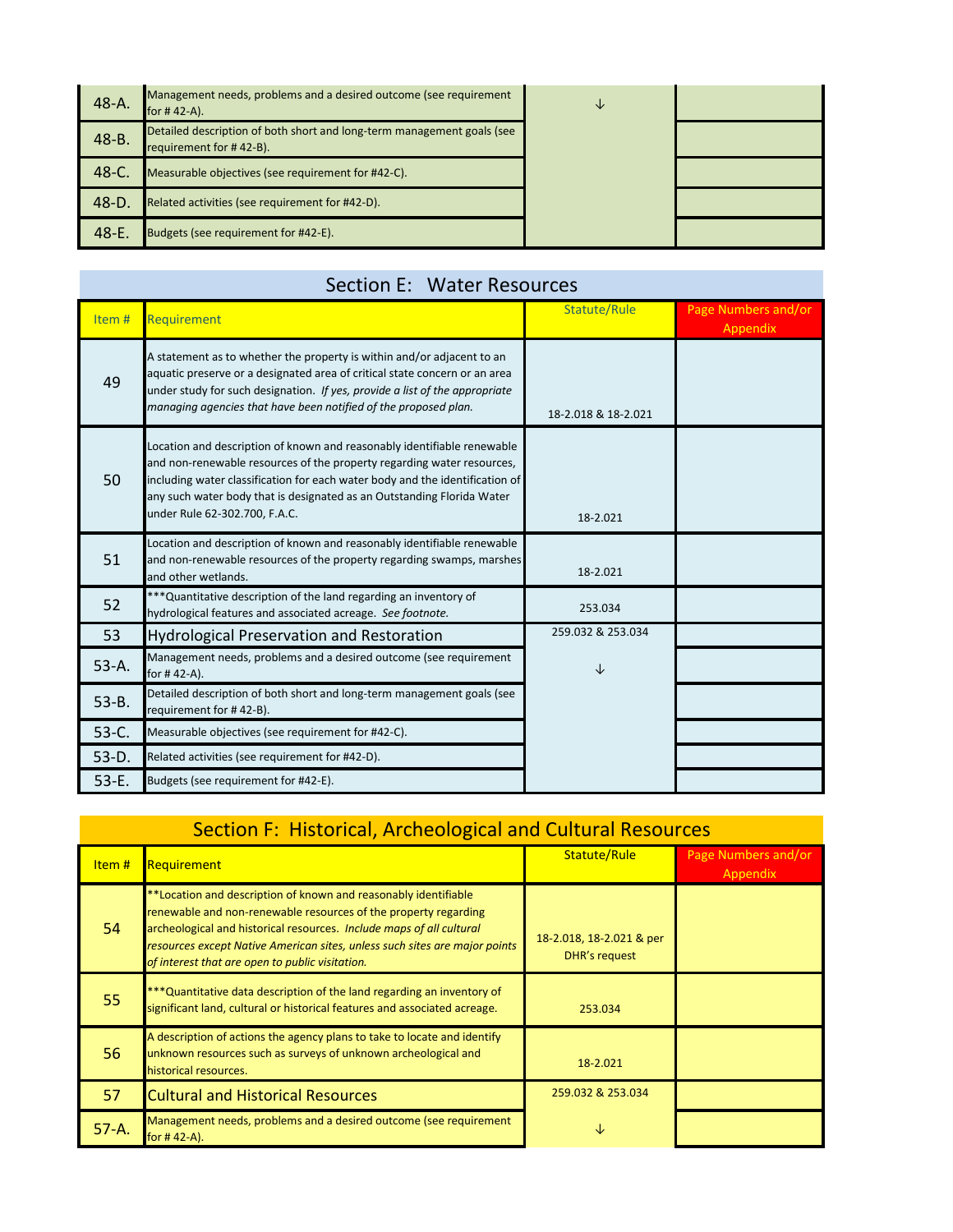| $57 - B$ . | Detailed description of both short and long-term management goals (see<br>requirement for #42-B). |  |
|------------|---------------------------------------------------------------------------------------------------|--|
| $57 - C$   | Measurable objectives (see requirement for #42-C).                                                |  |
| $57-D$     | Related activities (see requirement for #42-D).                                                   |  |
| $57 - E$   | Budgets (see requirement for #42-E).                                                              |  |

\*\*While maps of Native American sites should not be included in the body of the management plan, the DSL urges each managing agency to provide such information to the Division of Historical Resources for inclusion in their proprietary database. This information should be available for access to new managers to assist them in developing, implementing and coordinating their management activities.

| Section G: Facilities (Infrastructure, Access, Recreation) |                                                                                                                                 |                   |                                 |
|------------------------------------------------------------|---------------------------------------------------------------------------------------------------------------------------------|-------------------|---------------------------------|
| Item#                                                      | Requirement                                                                                                                     | Statute/Rule      | Page Numbers and/or<br>Appendix |
| 58                                                         | *** Quantitative data description of the land regarding an inventory of<br>infrastructure and associated acreage. See footnote. | 253.034           |                                 |
| 59                                                         | <b>Capital Facilities and Infrastructure</b>                                                                                    | 259.032 & 253.034 |                                 |
| 59-A.                                                      | Management needs, problems and a desired outcome (see requirement<br>for #42-A).                                                | ↓                 |                                 |
| $59 - B.$                                                  | Detailed description of both short and long-term management goals (see<br>requirement for #42-B).                               |                   |                                 |
| $59-C.$                                                    | Measurable objectives (see requirement for #42-C).                                                                              |                   |                                 |
| $59-D.$                                                    | Related activities (see requirement for #42-D).                                                                                 |                   |                                 |
| $59-E.$                                                    | Budgets (see requirement for #42-E).                                                                                            |                   |                                 |
| 60                                                         | *** Quantitative data description of the land regarding an inventory of<br>recreational facilities and associated acreage.      | 253.034           |                                 |
| 61                                                         | <b>Public Access and Recreational Opportunities</b>                                                                             | 259.032 & 253.034 |                                 |
| $61-A.$                                                    | Management needs, problems and a desired outcome (see requirement<br>for $#42-A$ ).                                             | ↓                 |                                 |
| $61 - B$ .                                                 | Detailed description of both short and long-term management goals (see<br>requirement for #42-B).                               |                   |                                 |
| $61-C.$                                                    | Measurable objectives (see requirement for #42-C).                                                                              |                   |                                 |
| $61-D.$                                                    | Related activities (see requirement for #42-D).                                                                                 |                   |                                 |
| $61 - E$ .                                                 | Budgets (see requirement for #42-E).                                                                                            |                   |                                 |

### Section H: Other/ Managing Agency Tools

| Item # | <b>Requirement</b>                                                                                                                                           | Statute/Rule                         | Page Numbers and/or<br>Appendix |  |
|--------|--------------------------------------------------------------------------------------------------------------------------------------------------------------|--------------------------------------|---------------------------------|--|
| 62     | Place this LMP Compliance Checklist at the front of the plan.                                                                                                | ARC and managing agency<br>consensus |                                 |  |
| 63     | Place the Executive Summary at the front of the LMP. Include a physical<br>description of the land.                                                          | ARC and 253.034                      |                                 |  |
| 64     | If this LMP is a 10-year update, note the accomplishments since the<br>drafting of the last LMP set forth in an organized (categories or bullets)<br>format. | <b>ARC</b> consensus                 |                                 |  |
| 65     | Key management activities necessary to achieve the desired outcomes<br>regarding other appropriate resource management.                                      | 259.032                              |                                 |  |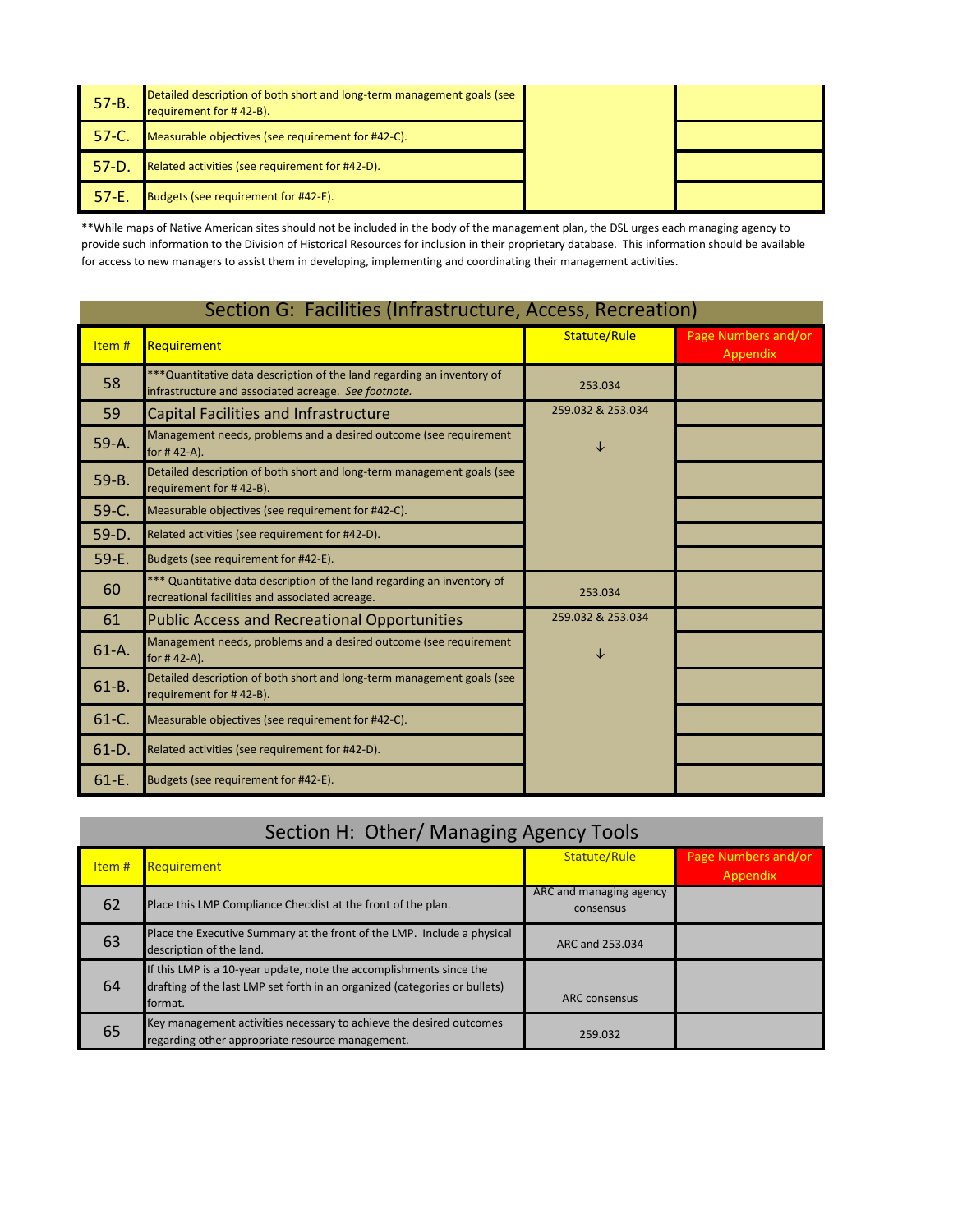| 66 | Summary budget for the scheduled land management activities of the<br>LMP including any potential fees anticipated from public or private<br>entities for projects to offset adverse impacts to imperiled species or such<br>habitat, which fees shall be used to restore, manage, enhance,<br>repopulate, or acquire imperiled species habitat for lands that have or are<br>anticipated to have imperiled species or such habitat onsite. The<br>summary budget shall be prepared in such a manner that it facilitates<br>computing an aggregate of land management costs for all state-managed<br>lands using the categories described in s. 259.037(3) which are resource<br>management, administration, support, capital improvements, recreation<br>visitor services, law enforcement activities. | 253.034  |  |
|----|---------------------------------------------------------------------------------------------------------------------------------------------------------------------------------------------------------------------------------------------------------------------------------------------------------------------------------------------------------------------------------------------------------------------------------------------------------------------------------------------------------------------------------------------------------------------------------------------------------------------------------------------------------------------------------------------------------------------------------------------------------------------------------------------------------|----------|--|
| 67 | Cost estimate for conducting other management activities which would<br>enhance the natural resource value or public recreation value for which<br>the lands were acquired, include recommendations for cost-effective<br>methods in accomplishing those activities.                                                                                                                                                                                                                                                                                                                                                                                                                                                                                                                                    | 259.032  |  |
| 68 | A statement of gross income generated, net income and expenses.                                                                                                                                                                                                                                                                                                                                                                                                                                                                                                                                                                                                                                                                                                                                         | 18-2.018 |  |

\*\*\* = The referenced inventories shall be of such detail that objective measures and benchmarks can be established for each tract of land and monitored during the lifetime of the plan. All quantitative data collected shall be aggregated, standardized, collected, and presented in an electronic format to allow for uniform management reporting and analysis. The information collected by the DEP pursuant to s. 253.0325(2) shall be available to the land manager and his or her assignee.